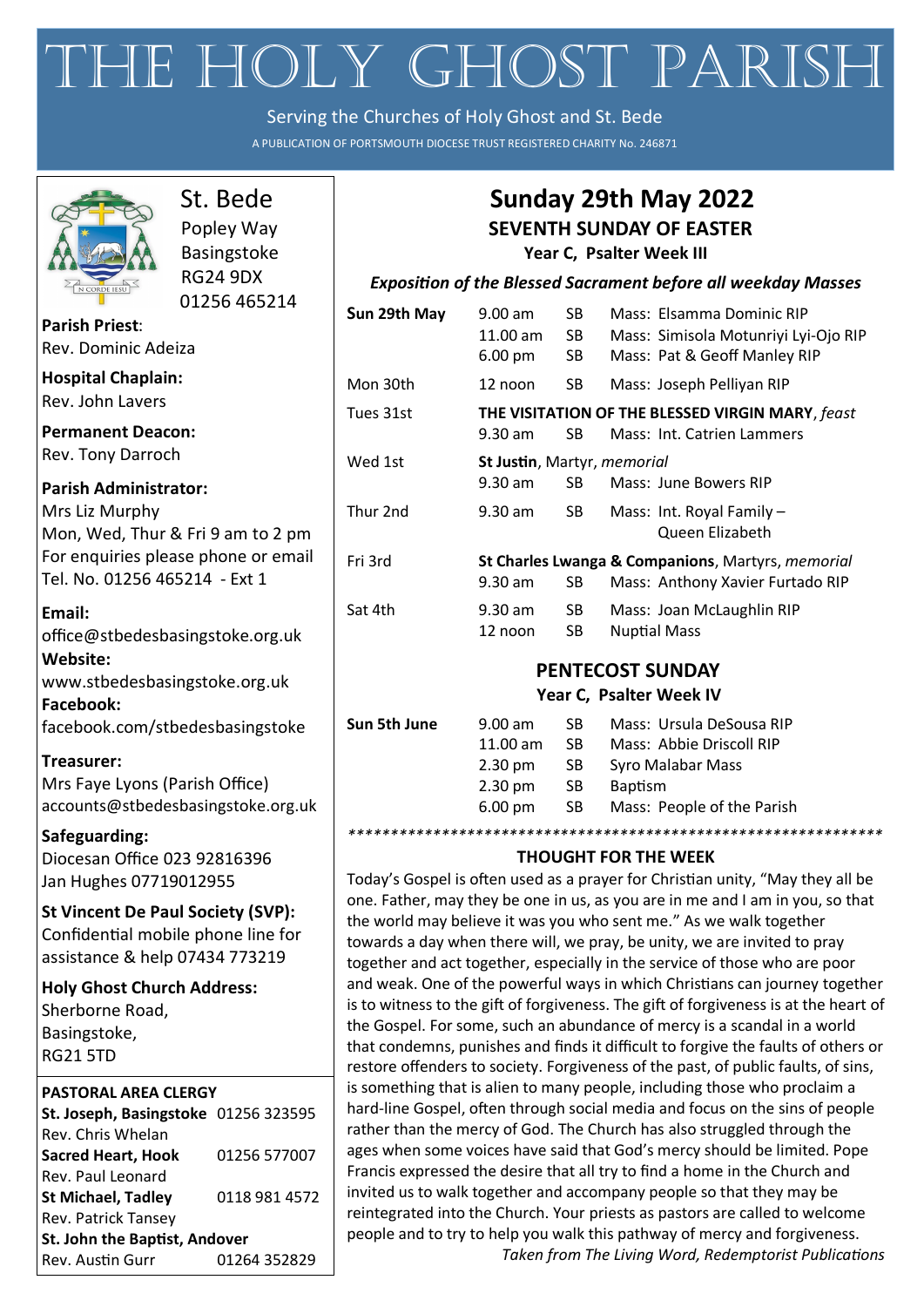#### **WELCOME**

A very warm welcome to all Parishioners who join us,

whether in our Church or via the live-stream. If you are new to the area, please register as a member of our Parish using the form on our website.

#### **SIGNIFICANT WEDDING ANNIVERSARIES MASS**

Are you celebrating a 25th, 30th, 40th, 50th, 60th anniversary, or anniversary over 60 years? If so Bishop Philip would like to invite you to a Mass of celebration.



This will take place at St Bede's Church on **Saturday 2nd July 2022 at 11 am**. If you would like to come, please visit our website [Significant Wedding Anniversaries Mass 2022 –](https://www.stbedesbasingstoke.org.uk/significant-wedding-anniversaries-mass-2022/) St [Bede's, Basingstoke \(stbedesbasingstoke.org.uk\)](https://www.stbedesbasingstoke.org.uk/significant-wedding-anniversaries-mass-2022/) and complete the online form, or contact the Parish Office.

#### **GLOBAL ROSARY RELAY**

The Annual Global Rosary Relay for the Sanctification of Priests takes place this year on Friday 24th June. Each of the participating prayer locations worldwide prays an allocated mystery of the Rosary at a set time on this special day of prayer which is an actual relay in real time prayed in thanksgiving to God for our priests and to implore the protection and loving care of Our Lady, Mother of all priests, for all her priestly sons. For further information and a list of participating shrines and times visit www.worldpriest.com or email: info.worldpriest@gmail.com.

#### **BACCA SUMMER FETE 2022**

The BACCA Summer Fete is back this year and will take place on Saturday 9th July from 12 noon until 6pm on St Bede's School field. Come along for a BBQ, games, music and much more. Tickets are £5 per adult and children are free.

#### **NEW COURSE - THE MASS: AN INTRODUCTION**

This year was designated by our Bishop Philip Egan as the Year of the Eucharist. Giving a unique opportunity for us to rekindle our love for Jesus Christ, really and truly present and active in the Holy Eucharist. Also, the Catholic Bishops Conference has recently agreed to reinstate the Sunday Obligation from the Feast of Pentecost. Experiencing the fullness and depth of the Holy Mass begins with understanding not just the Mass, but of worship itself. Our pastoral area will be running an online course via Zoom called "The Mass: An Introduction" which will explore four fundamental questions: Why worship at all? Why a meal? Why does the Mass take the form that it does? Why does the extraordinary come to us in ordinary ways? This 4-week online course on Monday's begins on 13th June 2022 from 7:30 - 8:30 pm. To watch a short trailer and register follow this link: [Course Registration Form \(google.com\)](https://docs.google.com/forms/d/e/1FAIpQLSeFIBcZn6JVm_6oOolL3RxVcphQhjBNgQl5s_wGO8_SOk6aMQ/viewform) For any queries please email: stbedesmass@gmail.com

#### **OVERFLOW CAR PARK**

Sadly during the 9 am Sunday Mass last weekend, a parishioner left Mass and returned to his car to find it had been damaged by another Parishioners' vehicle. If you are aware that you damaged another car, please do the correct thing by coming to the Parish Office or telephoning 01256 465214.

#### **PLATINUM JUBILEE**

Her Majesty the Queen will become the first British Monarch to celebrate a Platinum Jubilee after 70 years of service. Special prayers for the Queen over the weekend of the 4-5th June, Pentecost Sunday, have been approved by the Bishops of England and Wales to mark the occasion.

#### **CELEBRATORY MASS**

All families who have had a child Baptised during the pandemic, are invited to attend a celebratory Mass at St. Bede's Church on Sunday 19th June at 2.00 pm. Afterwards, there will be refreshments in the Hall. Please contact Pam on 07883 059529 by **6th June 2022** to confirm attendance**.**

#### **LIFE IN THE SPIRIT 2022**

At Pentecost the Apostles, with Mary, received the Holy Spirit. Jesus had promised to send the Holy Spirit, to remind them of all He had said. The Life in the Spirit series of seven evenings provides the background for this, we pray together, we hear the testimony of others and we listen to each other in small groups. Pope Francis has asked parishes and diocese to run Life in the Spirit across the Church, because the effect of opening ourselves to the grace that we have received in Baptism will create a transformation in us. Last year, 130 people joined in; you may know some in your parish. This 2022 series runs from Pentecost for seven weeks on Thursday evenings. It is online using Zoom; each session is 1½ hrs. For part of the meeting we will be in small groups of 8 people including two group leaders. The groups will be the same week by week and geographically based when possible. Please register to receive the joining details: www.tinyurl.com/2022-LIS

#### **BAPTISM PREPARATION PROGRAMME**

The next Baptism preparation programme will be taking place on 10th and 24th July at 1.15pm in St. Bede's Church Hall. To register please email: baptism@stbedesbasingstoke.org.uk



#### **FUNERALS**

Funeral Service for baby Timothyna Akua Nyamekye Ohene-Mensah on Tuesday 7th June at 1.30 pm in Worting Road Cemetery Chapel. May they rest in Peace.

#### **PARISH COLLECTION**

Collection for week ending 22nd May amounted to £1,980.62. Thank you for your generosity to the Parish.

#### **WORLD COMMUNICATIONS DAY**

The second collection this weekend is in support of the Catholic Communications Network. To donate online go to [Catholic Communications Network Second Collection 2022 |](https://donate.giveasyoulive.com/campaign/catholic-communications-network)  [Give as you Live Donate](https://donate.giveasyoulive.com/campaign/catholic-communications-network) or put your donation in an envelope marked 'Communications'. We pray for the spread of the Gospel and for the outpouring of the Holy Spirit at Pentecost next weekend.

#### **DONATIONS TO THE PARISH**

The easiest way to make a donation to the Parish is via Standing Order, Bank Transfer or Online at: [Donate to Ba](https://donate.giveasyoulive.com/donate?cid=231305)[singstoke St Bede's Church | Give as you Live Donate](https://donate.giveasyoulive.com/donate?cid=231305)